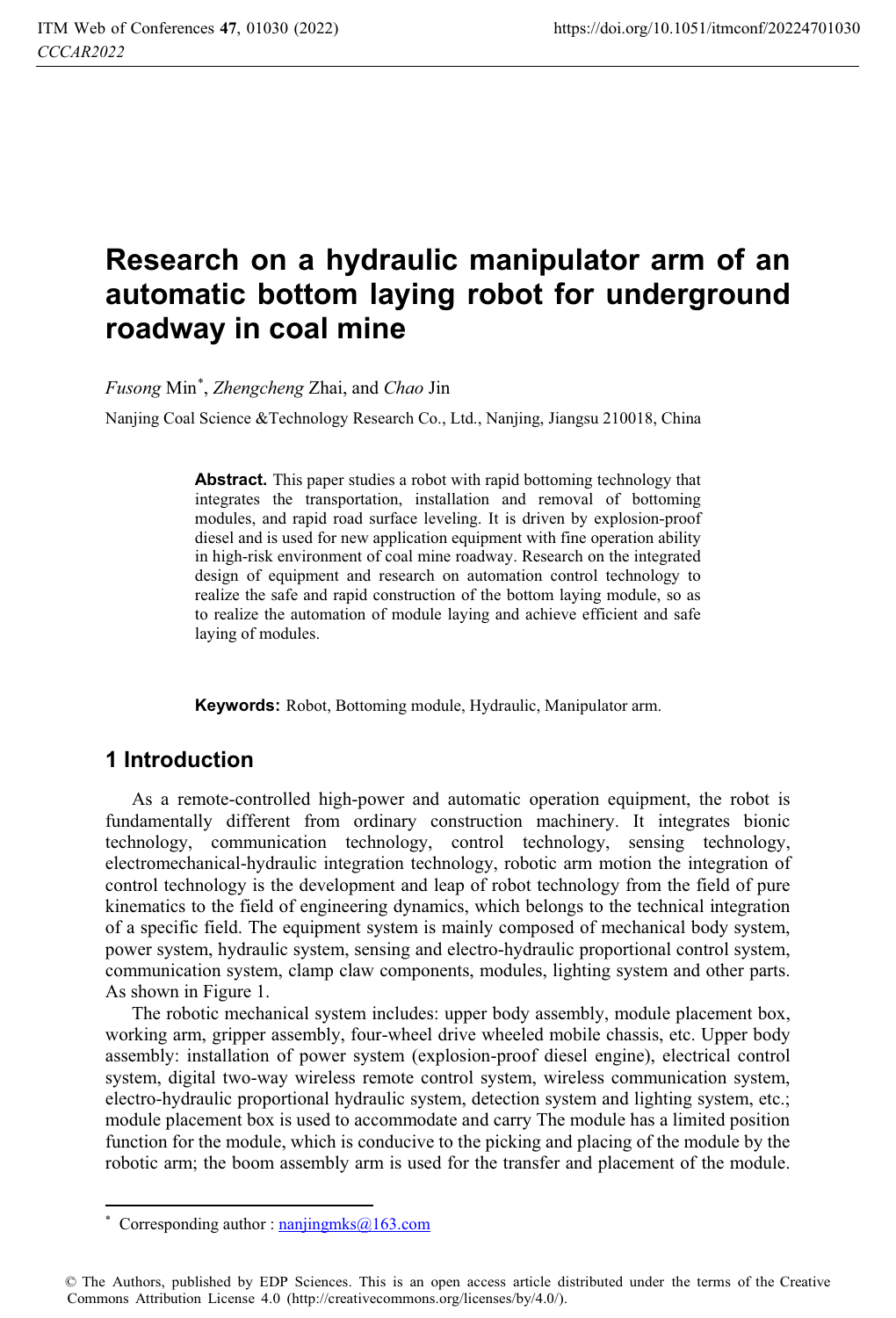Lifting, horizontal rotation, pitching, and telescoping; the arm assembly rotates around the boom assembly according to the operation requirements, and the head is equipped with a claw assembly. Claw assembly: use hydraulic motor + reducer + absolute encoder + hydraulic clamp to grasp the module, which can complete the horizontal  $(-90^{\circ} - +90^{\circ})$ rotation of the module, and the clamp opens and closes to grasp and self-lock to achieve stability The grab is a module installation and removal operation. At the same time, the leveling mechanism can complete the necessary road leveling work before paving the ground (you can carry rakes, or grinding tools, etc.). The mechanical arm is equipped with an absolute encoder to ensure the coordinated control of the arm joint and the jaw assembly, and to complete the spatial multi-dimensional movement operation under the conditions of different module specifications and sizes; the chassis is driven by a full hydraulic system, 4X4 drive structure (four drive + Double steering), the wheel steering adopts the oil cylinder and connecting rod method to ensure the consistency of the wheel steering. It has the advantages of strong environmental adaptability, wide operation range, flexible and convenient operation, safe and reliable work and so on.





This paper introduces the design and research of the hydraulic manipulator for the robot to meet the laying conditions.

### **2 Design basis and performance requirements of robotic arm**

The main task of the robot's hydraulic arm is to use a special gripper to hold a module with a size of  $L^*D^*H=2m^*1m^*30mm$  for bottom laying work. After investigation, it is found that there is no vehicle-mounted robotic arm that can fully meet reprinting requirements. Either the maximum arm span is not enough, or the maximum reloading capacity is insufficient. Therefore, it is necessary to specially design such a vehicle-mounted hydraulic manipulator.

What the robotic arm needs to complete is to grab the module for laying work. In its design process, there are not only design parameters, but also its special performance requirements:

(1)Under the condition that the quality conditions are satisfied, there must be sufficient stiffness and strength to avoid plastic deformation during the transfer process and the loss of transfer ability after repeated work;

(2) Since it is installed on the chassis and the space is limited, the design should be as compact and small as possible;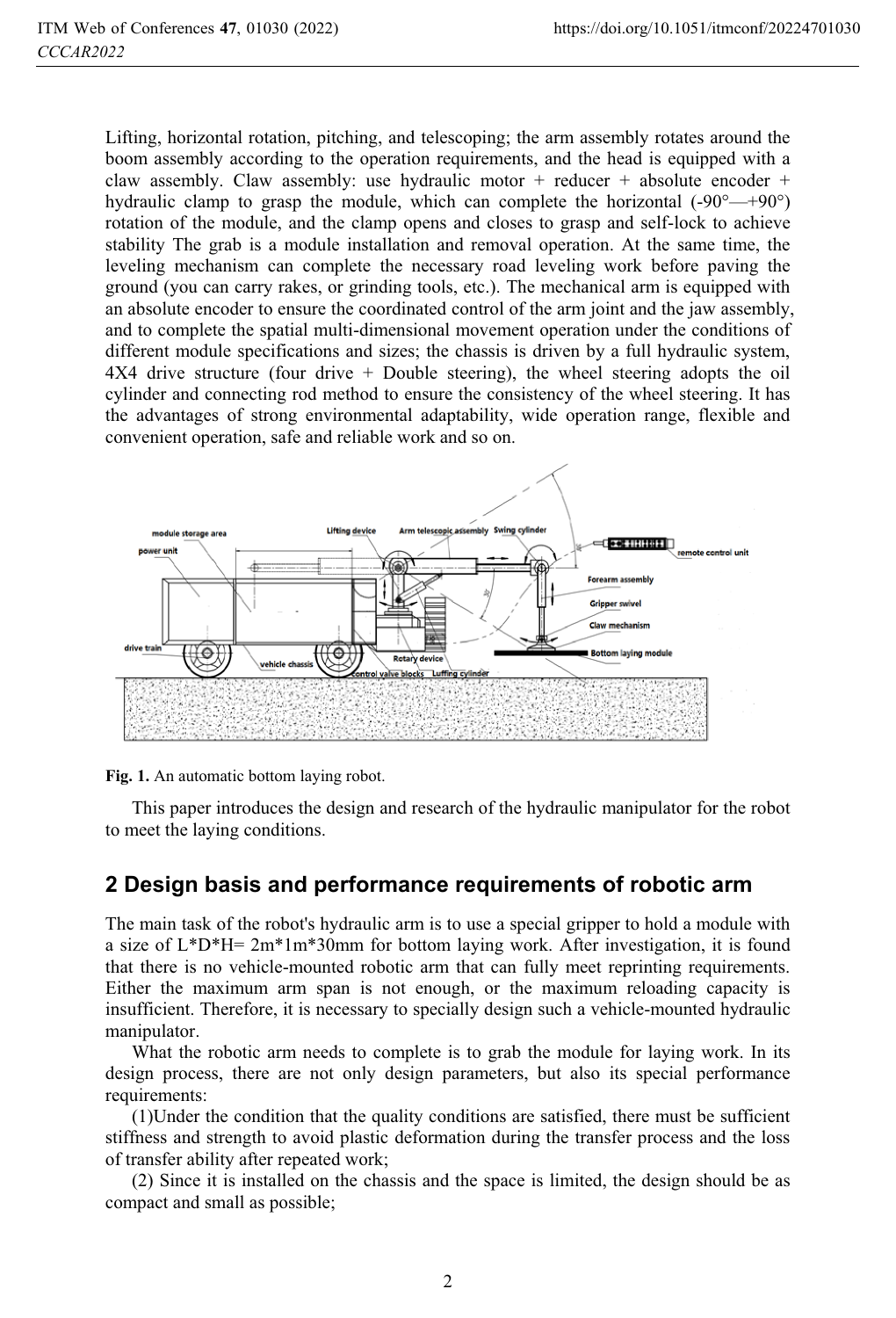(3) Hydraulic drive inevitably has hydraulic pulsation frequency. The structure design should avoid resonance phenomenon. At the same time, there should be no obvious vibration during the working process.

## **3 Design of key components of hydraulic manipulator arm**

The main components of the hydraulic manipulator are an important part to ensure that it can achieve basic actions and complete the task of grasping and laying. The quality of the component structure design directly affects whether the transfer task of the manipulator can be successfully completed. This paper will adopt a group design method to design its components. The main components. According to the structural form, it is divided into three groups: base group, boom group, and jaw group for design research. Since the research on the rotary drive device and the hydraulic cylinder is quite mature, the standard selection can be found according to the needs, and the structure is no longer designed. There is no driving device at the rotating joint, which only serves as a connection. The pin shaft with a relatively simple structure is selected, and its structure is no longer designed separately.

#### **3.1 Structural design of jaw assembly**

The jaw assembly mainly includes the gripper attitude control hydraulic cylinder, the clamping hydraulic cylinder and the gripper. The structure design of the gripper should meet the following requirements:

Appropriate clamping force should be provided. The finger clamping force should be appropriate. If the force is too large, the power consumption will be large, the structure will be huge, uneconomical, and even the module will be damaged; if the force is too small, it will not be able to be clamped or will loosen or fall off.

The fingers should have a certain opening and closing range. The fingers should have a sufficient opening and closing angle to easily grasp or place the workpiece.

Compact structure, light weight and high efficiency are required. On the premise of ensuring its own rigidity and strength, the structure should be as compact and light as possible, so as to reduce the burden of the boom.

In order to realize the grasping of the L\*D\*H= 2m\*1m\*30mm module, according to the introduction of the classic structure of Industrial Manipulator, the module adopts the lap joint, combined with the module structure shape, as shown in the figure. 2, there are 4 through holes on the edge for connecting and fixing with other modules, the hole diameter is 36 mm. The thickness of the base module is reduced by half within a certain distance on both sides, and the surface is covered with anti-skid patterns. Each anti-skid pattern is 2m long, 8mm wide and 3mm high. When two bottom-laying modules are connected, the edges of the modules are overlapped together, and the thickness is exactly the thickness of the module, and then bolted and fixed by the matching pressure plate.



**Fig. 2.** Bottom laying module structure diagram.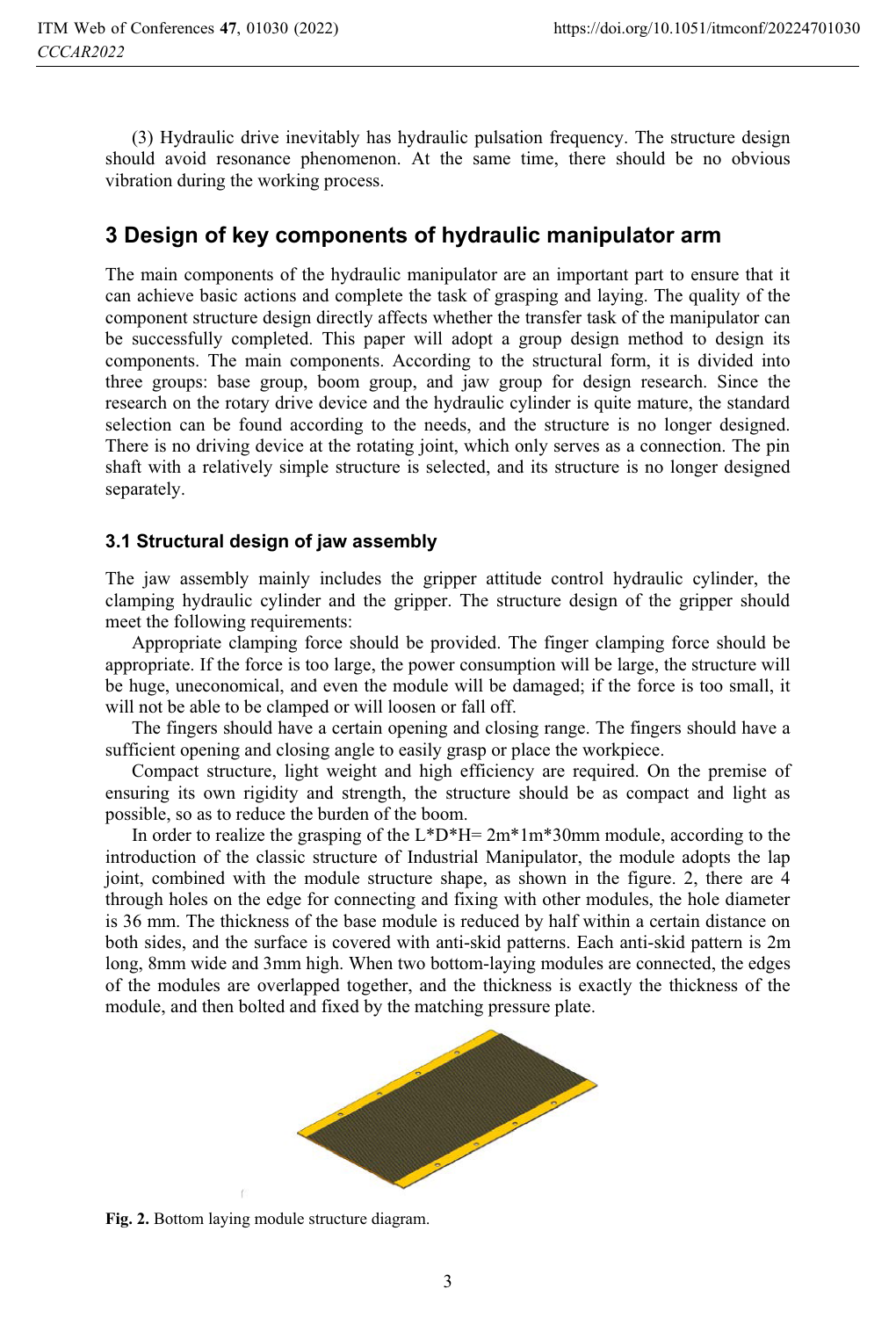According to the above module structure, the principle diagram of the jaw structure is formulated, as shown in Figure 3. Driven by hydraulic pressure, when the T-shaped tie rod moves laterally in the direction indicated by the arrow A, the fingers of the claw descend into the through holes on both sides of the module, and one end of the two fingers slides left and right in the directions indicated by B and C respectively, completing the alignment of the workpiece. On the contrary, when the T-bar moves in the reverse direction as indicated by the arrow A, the fingers move in the reverse direction as indicated by B and C, respectively, to release the clamping of the module.



**Fig. 3.** Schematic diagram of jaw structure.

According to the design requirements of the gripper and the structural principle shown in Figure 3, this paper designs the structural shape of the gripper as shown in the figure 4. Consider the stroke and installation space of the clamping hydraulic cylinder, and at the same time reduce the size of the arm, the mounting bracket and the arm pull plate as much as possible without affecting the finger clamping and loosening the workpiece, and reduce the overall size of the gripper quality, to achieve the purpose of lightweight. According to the structure and shape shown in the figure, use the 3D modeling software to establish a 3D model to ensure that there is sufficient lateral distance in the clamping state (so that the arm can obtain a sufficiently large power arm and reduce power consumption), without affecting the BC direction expansion and contraction. On the premise that the oil cylinder slides on the mounting frame, the key dimensions are repeatedly verified, the model is modified, and the most reasonable dimension parameters are finally determined.





After completing the selection of the hydraulic cylinder and obtaining the corrected 3D model of the whole machine, the size of the modified arm is repeatedly checked and corrected, and finally the structure of the mechanical arm and the basic size of the telescopic arm as shown in the figure are obtained.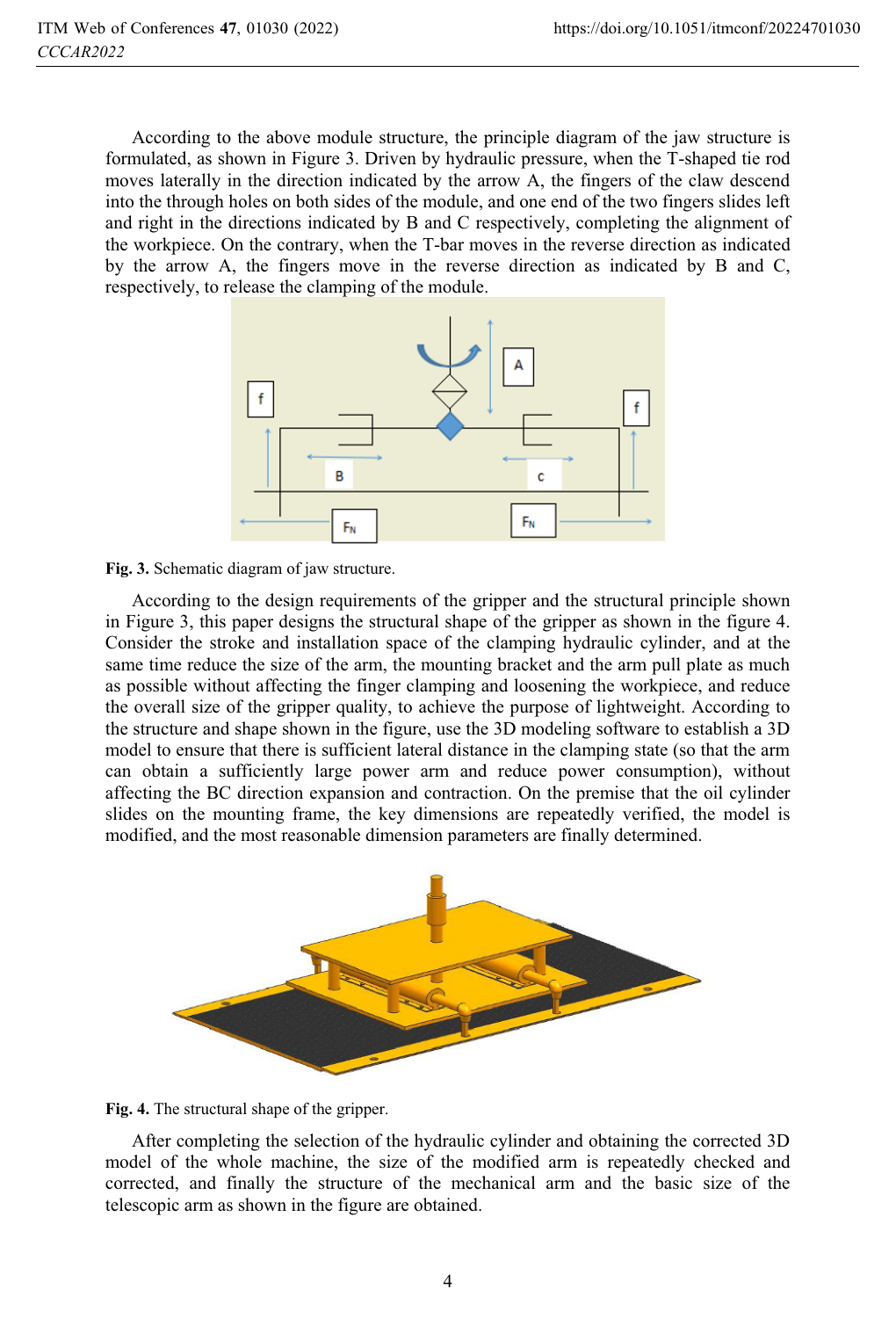

**Fig. 5.** The structural shape of the gripper.

#### **3.2 laying method**

When grasping the bottom laying module, adjust the posture of the grasping plate, align the four mechanical grippers with the four through holes on the edge of the bottom laying module, slowly lower the grasping plate, and insert the four graspers into the four holes reserved in the middle of the bottom-laying module. Then the hydraulic cylinder works, relying on the pressure provided by the two bidirectional hydraulic cylinders, the module is grabbed by the friction between the mechanical gripper and the hole wall of the bottom-laying module, and the angle of the bottom-laying module is slightly adjusted by the steering cylinder, and it is aligned and placed on the already laid module. the edge of the module, and then slowly move the gripping plate down to put down the bottom-laying module. After the laying is in place, the hydraulic cylinder releases the pressure and retracts the mechanical gripper. Finally, the two stacked and laid bottom-laying modules are fixed and connected manually with bolts. As shown in Figure 6

#### **3.3 Recycling method**

When recovering the base-laying module, first remove the fixing bolts manually, clean the installation holes of the base-laying module, move the mechanical gripper, and adjust the position to align the four mechanical grippers with the four through holes on the edge of the base-laying module. Slowly lower the gripping plate, insert the four grippers into the four holes reserved in the middle of the bottom-laying module, and then the hydraulic cylinder works, relying on the pressure provided by the two bidirectional hydraulic cylinders, using the friction between the mechanical gripper and the hole wall of the bottom-laying module Grab the module. Move the grab tray upwards slowly to lift the bottom-laying module, and put the bottom-laying module back into the hopper of the automatic laying equipment to realize the recovery of the bottom-laying module.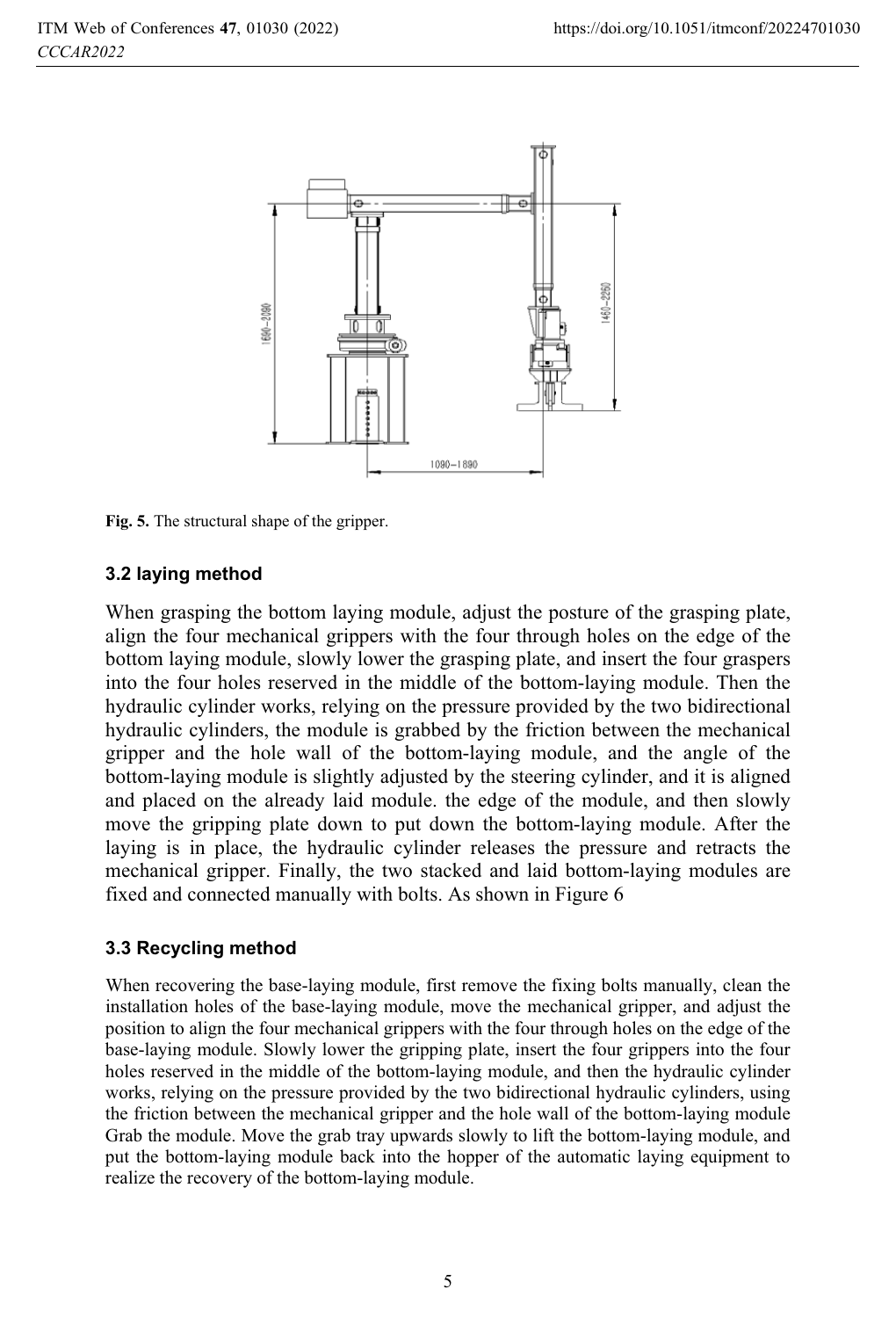

**Fig. 6.** Bottom layer module connection diagram.

# **4 Conclusion**

In this paper, a fast installation and retraction manipulator driven by a fully hydraulic structure is designed and studied. According to the actual working conditions of the road surface in coal mines, the cooperation between the gripper mechanism and the modular structure of the key components of the manipulator is designed and studied. It solves the problem of stable operation and rapid completion of the installation or retraction of the bottoming module to meet the needs of rapid and safe construction. And the research on the structure of the bottom laying module suitable for mechanized and automated bottom laying equipment: including research on modules and modules, modules and equipment, and highly adaptable interfaces. The research on rapid bottom laying construction technology improves the roadway adaptability of the bottom laying robot.

Support from Special Key Projects of Science and Technology Innovation and Venture Capital of China Coal Technology & Engineering Group Corp (Grant No.2020-ZD006) is acknowledged.

# **References**

1. Li Chong, Li Dezhong. Mechanism and prevention of floor heave in soft rock mining roadway [J]. Coal Mine Safety, 2016, (6): 27-29.